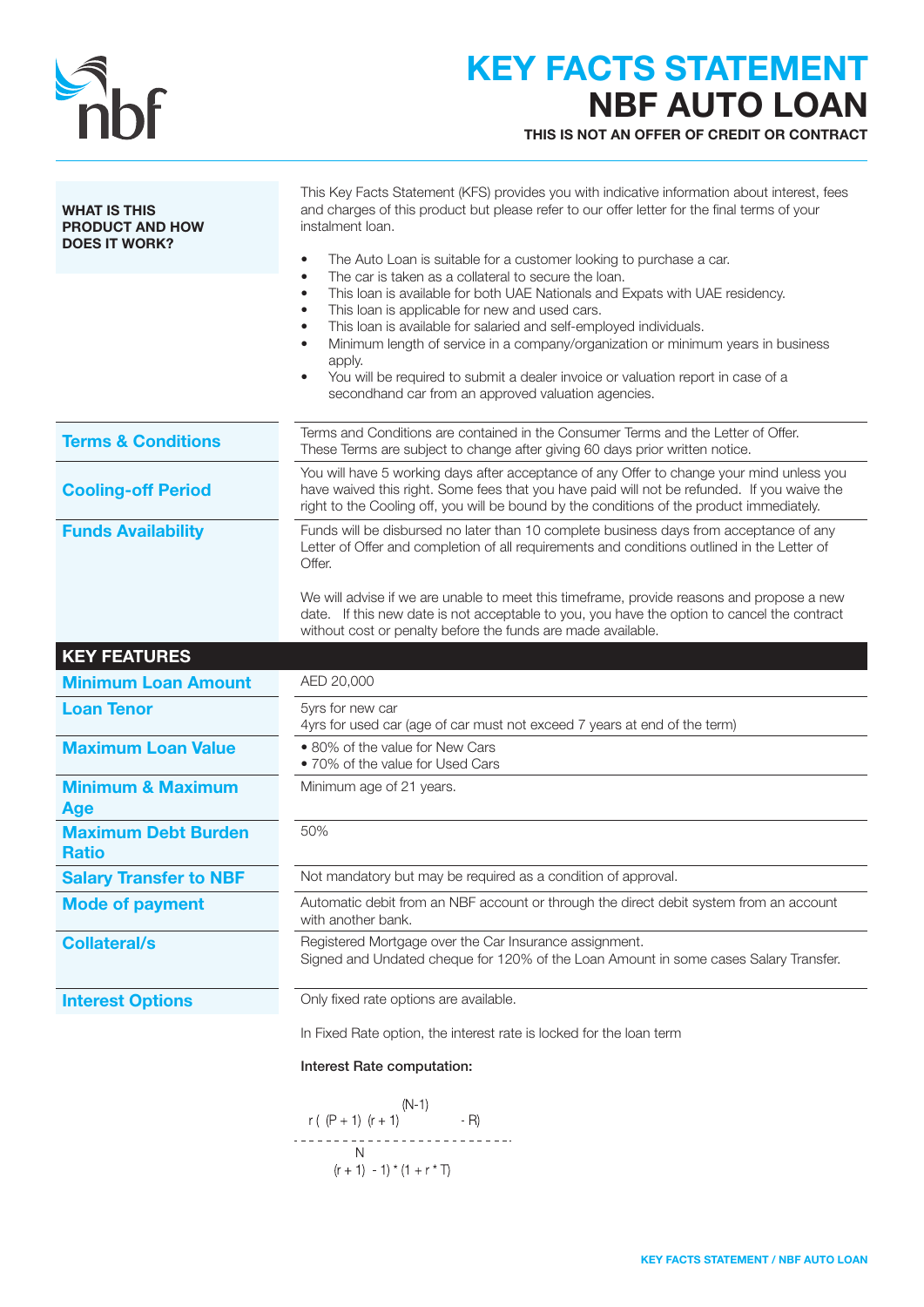#### Where:

#### How is the interest rate calculated?

 $P =$  principal or loan amount  $I =$  interest amount due in first payment  $N =$  number of payments or loan tenor  $R =$  residual principal amount \*r = rate expressed per repayment period  $T = 0$  - payment due at end of the period Interest is calculated on the reducing balance of your loan. We do not charge interest on interest. You can also refer to the NBF website here for the loan calculator specific for the NBF Auto Loan.

| <b>WHAT ARE THE FEES AND CHARGES?</b> |                                                                                                                                                                                                                                                                                |  |
|---------------------------------------|--------------------------------------------------------------------------------------------------------------------------------------------------------------------------------------------------------------------------------------------------------------------------------|--|
| <b>Processing Fee</b>                 | 1% of loan amount (Minimum of AED 500 and Maximum of AED 2500).                                                                                                                                                                                                                |  |
|                                       | Example<br>If the loan amount is AED 25,000 then processing fee will be $1/100 \times 25,000 = AED 250$ so<br>minimum fee of AED 500 will apply.                                                                                                                               |  |
|                                       | If loan amount is AED 300,000 then processing fee will be $1/100 \times 300,000 = AED 3000$ so<br>maximum fee of AED 2500 will apply.                                                                                                                                          |  |
|                                       | Fee discounts may apply depending on the segment status maintained with us. Please refer<br>to our schedule of charges to check if you are eligible for a reduced processing fee.                                                                                              |  |
| <b>Valuation Fee</b>                  | For Used Cars, you will need to obtain a valuation report from an NBF accredited evaluator.<br>The fees for the valuation are paid directly to the evaluator. NBF does not charge a fee.                                                                                       |  |
| <b>Early Settlement Fee</b>           | Maximum 1% of outstanding loan amount                                                                                                                                                                                                                                          |  |
| <b>Partial Settlement Fee</b>         | Maximum 1% of outstanding loan amount or AED 10,000 whichever is lower. For example if<br>the outstanding loan amount is 2 million and an early payment of AED 1 million is made, early<br>settlement fee will be 1/100X 1,000,000 = AED 10,000.                               |  |
| <b>Late Payment Fee</b>               | <b>AED 300</b>                                                                                                                                                                                                                                                                 |  |
| <b>Deferment Fee</b>                  | AED 100<br>You can apply to defer EMI payment for a specific month subject to our approval. More than<br>2 deferments are not allowed in a calendar year.                                                                                                                      |  |
| <b>Product Discounts</b>              | You may qualify for a lower interest rate or other benefits if you have an NBF credit card. The<br>discount may be subject to a monthly minimum spend on your Credit Card. Please refer to<br>the Key Fact Statement for Credit Cards for more information about this product. |  |
| <b>Limitations</b>                    | For salaried applicants, our credit assessment will include an assessment of the financial<br>stability of your employer if it is not on our approved list of companies.                                                                                                       |  |

For other pricing details, please refer to **www.nbf.ae**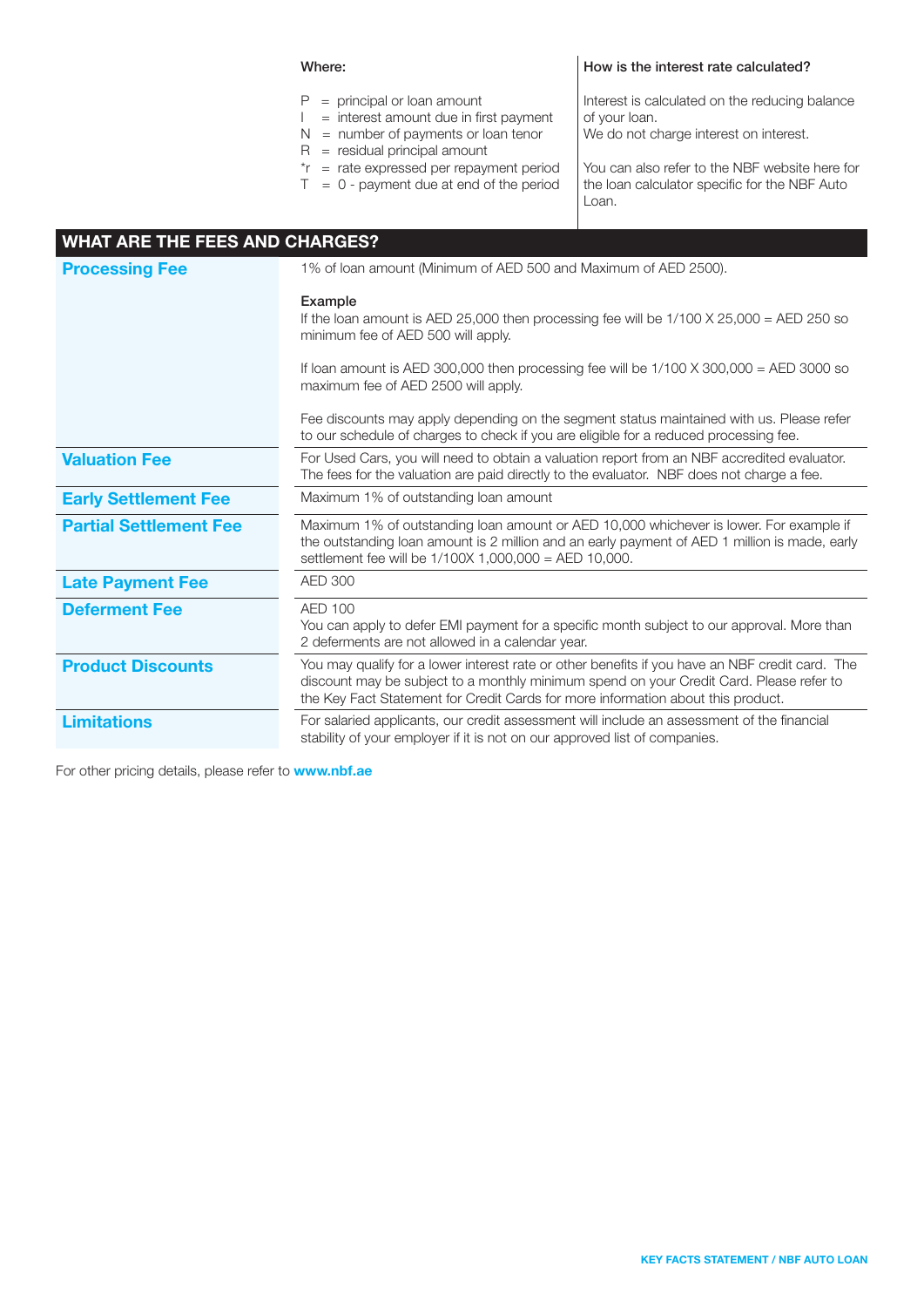## KEY OBLIGATIONS

| 1.  | You need to pay the monthly instalments of principal and interest on the due date. In order for the monthly payment to be con-<br>sidered on time, please ensure that the account nominated for payment is funded at least one (1) working day prior to the Equal<br>Monthly Instalment (EMI) date to avoid late payment charges. This is also applicable in case your EMI falls on a holiday. |
|-----|------------------------------------------------------------------------------------------------------------------------------------------------------------------------------------------------------------------------------------------------------------------------------------------------------------------------------------------------------------------------------------------------|
| 2.  | You must grant a mortgage over the car in our favour which will remain for the duration of the loan.                                                                                                                                                                                                                                                                                           |
| 3.  | You must pay all government related charges for car registration.                                                                                                                                                                                                                                                                                                                              |
| 4.  | You must take comprehensive insurance for your car.                                                                                                                                                                                                                                                                                                                                            |
| 5.  | If loan is given against salary transfer, you need to continue to transfer your salary to the bank until the loan is fully repaid and a<br>clearance letter is issued by us.                                                                                                                                                                                                                   |
| 6.  | If your loan is given against salary transfer, you must inform the bank if you are changing your employer and ensure that salary<br>continues to be assigned to NBF.                                                                                                                                                                                                                           |
| 7.  | There is a minimum spend requirement on your Credit Card if you have obtained a multi-product discount. We may charge penalty<br>fee if the required spend is not met.                                                                                                                                                                                                                         |
| 8.  | You must ensure all information provided is correct and up-to-date                                                                                                                                                                                                                                                                                                                             |
| 9.  | You must maintain the car in good condition and pay all service, utility and other costs or expenses relating to the car and ad-<br>vise us of any significant damage or destruction                                                                                                                                                                                                           |
| 10. | Any changes in your income or personal circumstances must be advised to us.                                                                                                                                                                                                                                                                                                                    |
| 11. | The auto loan will have a specified limit which cannot be exceeded. Any transaction resulting in the limit being exceeded may be<br>rejected and may incur fees.                                                                                                                                                                                                                               |

|    | <b>WARNINGS</b>                                                                                                                                                                                                                                                                                                     |
|----|---------------------------------------------------------------------------------------------------------------------------------------------------------------------------------------------------------------------------------------------------------------------------------------------------------------------|
| 1. | In the event of the loan being declined or if you exercise your rights to cooling off, there will be no refund of any valuation fee<br>that you have paid to any evaluator.                                                                                                                                         |
| 2. | If a Salary Transfer is required and granted, your End of Service Benefit may be blocked by us and used to reduce the amounts<br>owing. You must contact us to make arrangements if you are transferring jobs.                                                                                                      |
| 3. | If you do not keep up with the monthly repayments, you may lose the car.                                                                                                                                                                                                                                            |
| 4. | You may have to pay penalties if you pay off the loan early either partially or in full if you have a fixed interest rate.                                                                                                                                                                                          |
| 5. | You may to have pay penalties if you make late payments including late payment fees and additional interest.                                                                                                                                                                                                        |
| 6. | If your income or the car price decreases, you will still be liable for the loan amount outstanding.                                                                                                                                                                                                                |
| 7. | You may get a negative rating in credit reports if you make late payments.                                                                                                                                                                                                                                          |
| 8. | The General Terms and Conditions contained in the Consumer Terms governing loans provided by us are subject to change<br>from time to time. We will inform customers of any changes with the required notice and will publish the revised Terms and<br>Conditions on our website and other platforms for reference. |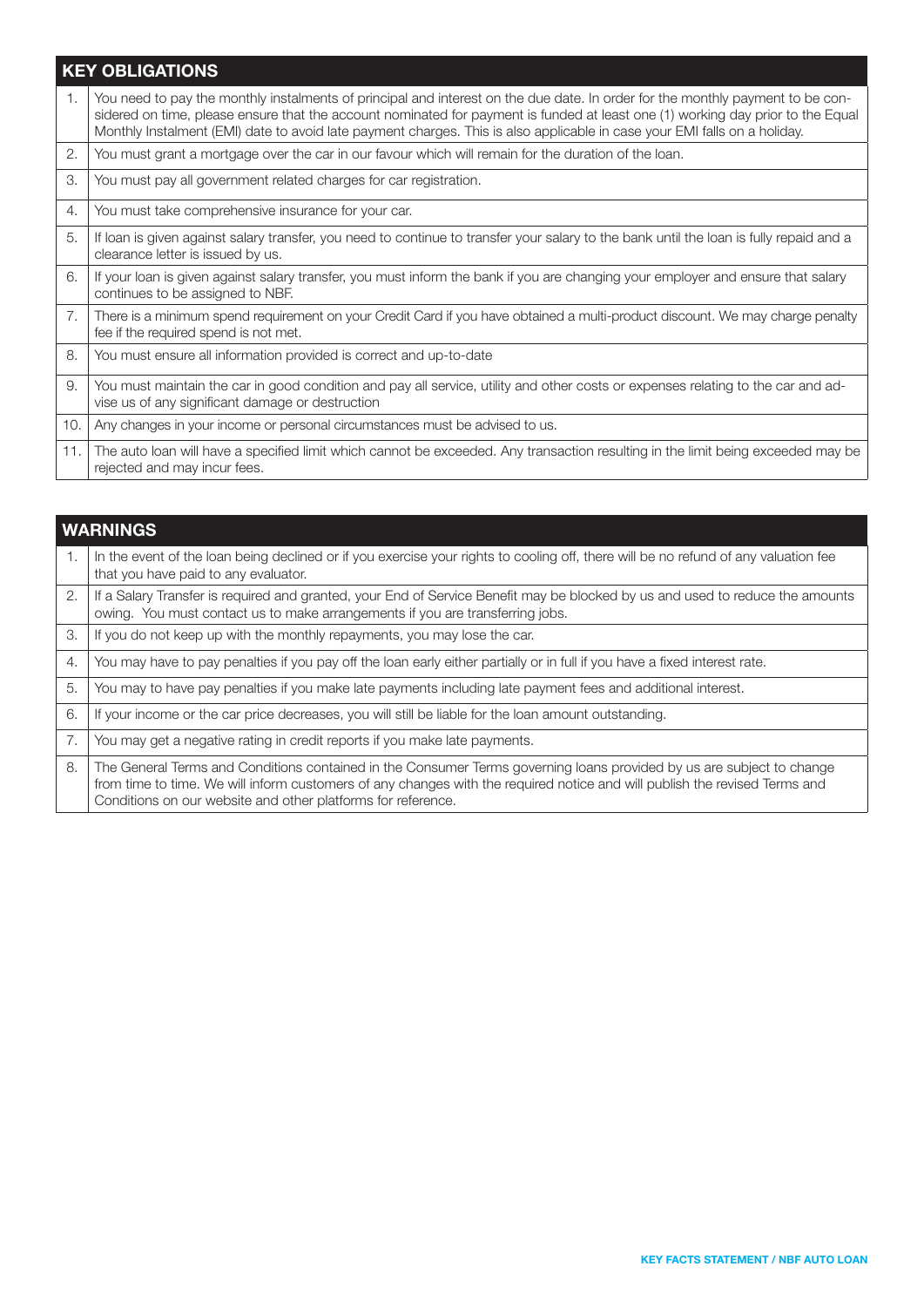#### HAVE A COMPLAINT OR QUERY?

Do not hesitate to reach out to National Bank of Fujairah through the following channels:

#### Call Centre: 8008NBF(623)

Address: Your nearest NBF Branch, please [click here](https://nbf.ae/en/contact/locations) for the location.

We will seek to address your complaint within two clear business days of receipt and advise if this time is not able to be met.

Full details of how we address your complaints is contained in our Customer Charter published on our website.

Customer Name

I confirm receipt of this Key Fact Statement.

Customer Signature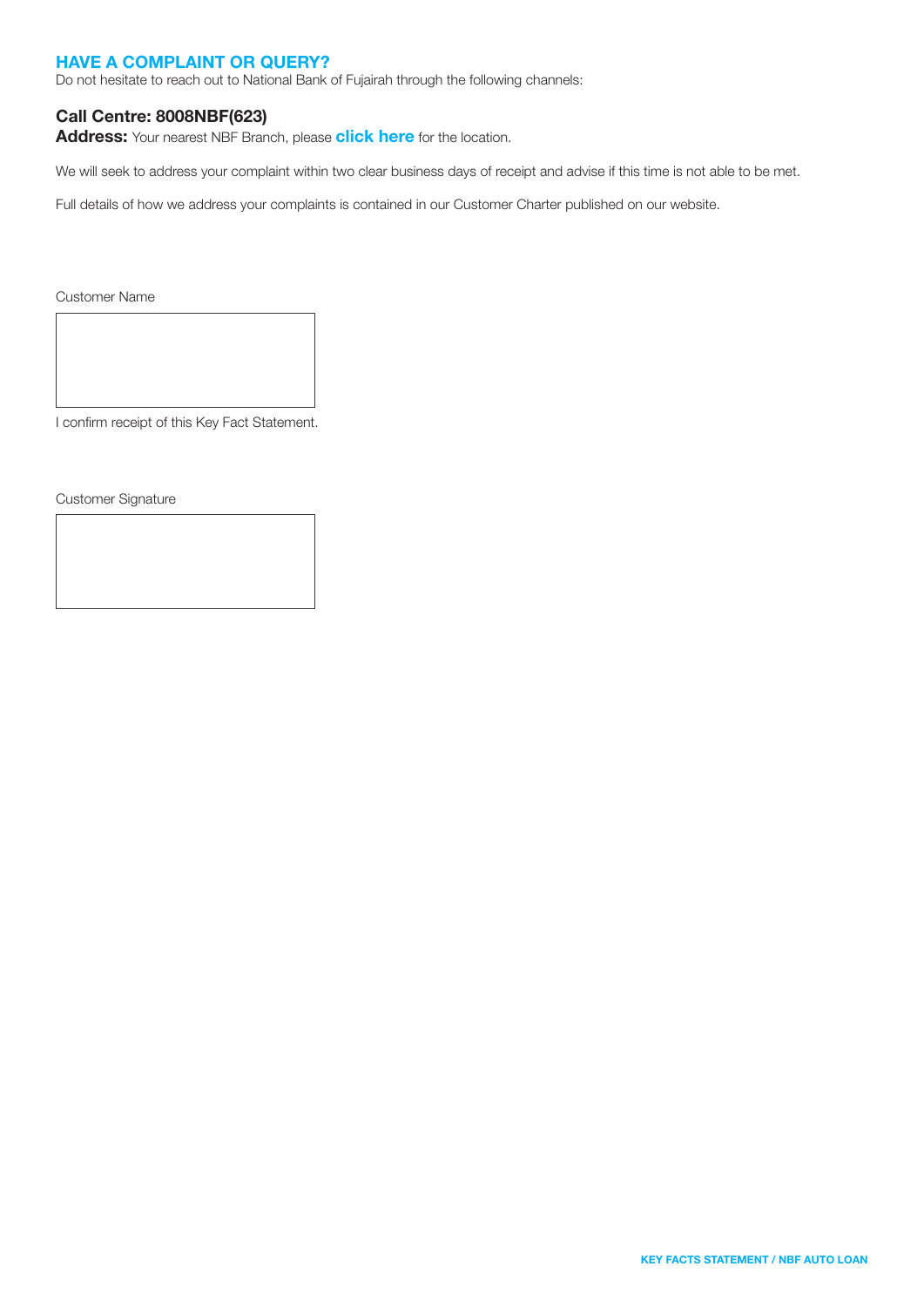# **بيان الحقائق الرئيسية** قرض السيارة من بنك الفجيرة الوطني<br>هذا ليس عرضاَ أو القطال**ا** أو عقدا



| ما هو هذا المنتج<br>وما هي آلية عمله؟  | على الرغم من أن بيان الحقائق الرئيسية هذا يوفر لك معلومات إرشادية تتمحور حول الفوائد والرسوم والتكاليف الخاصة<br>بهذا المنتج، إلا أنه يتعين عليك الرجوع إلى خطاب العرض الخاص بنا للاطلاع على أحدث نسخة من الشروط والأحكام<br>المتعلقة بقرض التقسيط الخاص بكآ.                                                                                                                                                                                                                                                                                                                                                                            |
|----------------------------------------|------------------------------------------------------------------------------------------------------------------------------------------------------------------------------------------------------------------------------------------------------------------------------------------------------------------------------------------------------------------------------------------------------------------------------------------------------------------------------------------------------------------------------------------------------------------------------------------------------------------------------------------|
|                                        | قرض السيارة مناسب للعملاء الذين يتطلعون لشراء سيارة.<br>يتم اعتبار السيارة كضمان من أجل الحصول على القرض.<br>هذا القرض متاح لكل من مواطني دولة الإمارات العربية المتحدة والوافدين المقيمين في دولة الإمارات العربية<br>٠<br>المتحدة على حد سواء.<br>القرض متام لشراء السيارات الجديدة والمستعملة.<br>هذا القرض متاح لأصحاب الرواتب وأصحاب الأعمال الحرة على حد سواء.<br>قد يتم تطبيق الَّحد الأدنى لسنوات الخدمة في شركة / مؤسسة أو الحد الأدنى لسنوات العمل.<br>سيُطلب منك تقديم فاتورة صادرة عن وكيل العلامة التجارية للسيارة المراد شراؤها، أو تقرير تقييم صادر عن وكالة<br>تقييم معتمدة في حال كان القرض موجهاً لشراء سيارة مستعملة. |
| الشروط والأحكام                        | ترد الشروط والأحكام في كل من شروط المستهلك وخطاب العرض.                                                                                                                                                                                                                                                                                                                                                                                                                                                                                                                                                                                  |
|                                        | تخضع هذه الشروط والأحكام للتغيير من وقت لآخر على أن يتم إرسال إشعار خطي قبل فترة 60 يومًا من تاريخ البدء<br>بوضع تلك التغييرات حيز التنفيذ.                                                                                                                                                                                                                                                                                                                                                                                                                                                                                              |
| <mark>فترة السماح</mark>               | ستحظى بفترة سماح مدتها 5 أيام عمل يمكنك خلالها تغيير رأيك فيما يتعلق بأي عرض قمت بالموافقة عليه ما لم<br>تتنازل عن هذا الحق. وإذا تم التنازل عن فترة السماح، فستكون ملزمًا، وبشكل آني، بالخضوع لكافة الأحكام الواردة في<br>*<br>شروط المنتج ذي الصلة.                                                                                                                                                                                                                                                                                                                                                                                    |
| <mark>توافر الأموال</mark>             | سيتم صرف الأموال في موعد لا يتجاوز 10 أيام عمل من تاريخ قبول أي خطاب عرض، واستكمال جميع المتطلبات<br>والشروط الموضحة في خطاب العرض.<br>سنقوم بإخطارك أصولاً في حال تعُدر الوفاء بهذا الإطار الزمني، وسنتطرق إلى الأسباب التي منعتنا من ذلك، وسنقترح<br>موعداً جديدًا لذلك. وفي حال كان التاريخ الجديد غير مناسب لك، يمكنك العدول عن طلب القرض، وإلغاء العقد. وفي<br>هذه ال                                                                                                                                                                                                                                                               |
|                                        |                                                                                                                                                                                                                                                                                                                                                                                                                                                                                                                                                                                                                                          |
| المزايا الرئيسية                       |                                                                                                                                                                                                                                                                                                                                                                                                                                                                                                                                                                                                                                          |
| الحد الأدنى لمبلغ القرض                | 20,000 درهم إماراتي                                                                                                                                                                                                                                                                                                                                                                                                                                                                                                                                                                                                                      |
| مدة القرض                              | 5 سنوات للسيارات الجديدة<br>4 سنوات للسيارات القديمة (بحيث لا يزيد عمر السيارة عن سبع سنوات عند الانتهاء سداد مبلغ القرض)                                                                                                                                                                                                                                                                                                                                                                                                                                                                                                                |
| الحد ال <mark>أقصى لقيمة القرض</mark>  | 80% من قيمة السيارة بالنسبة للسيارات الجديدة<br>70% من قيمة السيارة بالنسبة للسيارات المستعمل                                                                                                                                                                                                                                                                                                                                                                                                                                                                                                                                            |
| الحد الأدنى والحد الأقصى للعمر         | ألا يقل العمر عن 21 سنة.                                                                                                                                                                                                                                                                                                                                                                                                                                                                                                                                                                                                                 |
| نسبة الحد الأقصى لأعباء الديون         | 50%                                                                                                                                                                                                                                                                                                                                                                                                                                                                                                                                                                                                                                      |
| تحويل الراتب إلى بنك الفجيرة<br>الوطني | ليس إلزامياً، ولكن قد يُطلب ذلك كشرط للحصول على الموافقة على القرض.                                                                                                                                                                                                                                                                                                                                                                                                                                                                                                                                                                      |
| طريقة الدفع                            | الخصم التلقائى من حساب بنك الفجيرة الوطني، أو من خلال نظام الخصم المباشر من أي حساب مصرفي لدى بنك<br>اخر.                                                                                                                                                                                                                                                                                                                                                                                                                                                                                                                                |
| الضمانات                               | الرهن المسجل على السيارة التنازل عن التأمين.<br>شيكَ موقَّع وغير مَؤرخ بقيمة تبلغَ %120 من قيمة مبلغ القرض<br>تتطلب بعضّ الحالات ّتحويل الراتبّ.                                                                                                                                                                                                                                                                                                                                                                                                                                                                                         |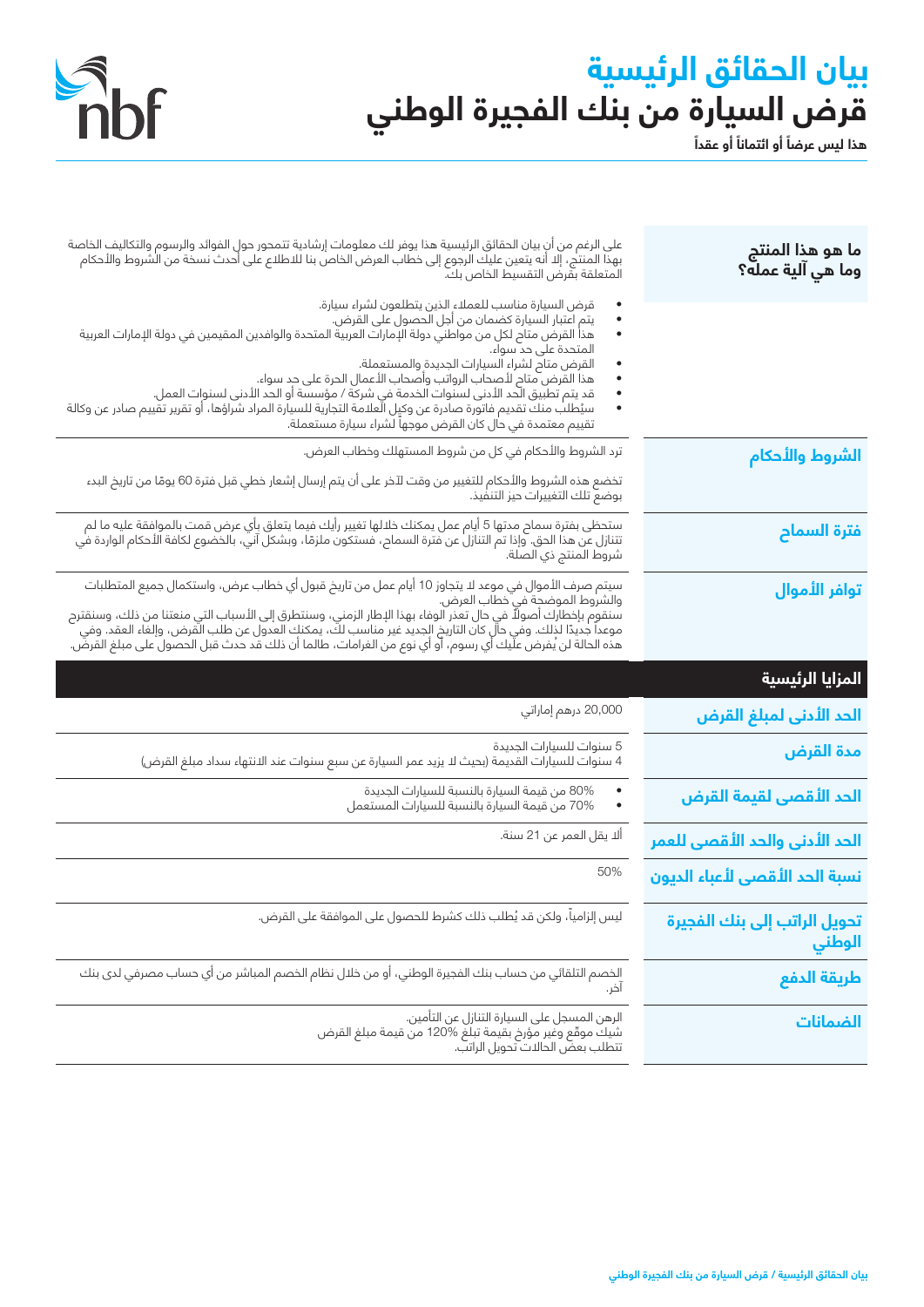#### **خيارات الفائدة**

#### تطبق الأسعار الثابتة للفائدة فقط.

في السعر الثابت، يتم عادة فرض سعر فائدة ثابت على مدى فترة القرض بأكملها.

#### **حساب سعر الفائدة:**

$$
(N-1)
$$
\n
$$
r \cdot (P + 1) (r + 1)
$$
\n
$$
N
$$
\n
$$
(r + 1) - 1 \cdot (1 + r \cdot T)
$$

#### **حيث تعني الرموز التالية ما يلي:**

- P = رأس المال أو مبلغ القرض
- I = مبلغ الفائدة المستحقة في الدفعة األولى
	- N = عدد األقساط أو مدة القرض
		- R = المبلغ األساسي المتبقي
	- \* r = المعدل المخصص لكل فترة سداد
	- 0 = T استحقاق السداد في نهاية الفترة

#### **كيف يتم عادة احتساب معدل الفائدة؟**

يتم احتساب الفائدة بناء على الرصيد المتناقص من قرضك. نحن ال نفرض فائدة على الفائدة.

يمكنك ايضًا الرجوع إلى موقع بنك الفجيرة الوطني الإلكتروني هنا لالستعانة بحاسبة القروض الخاصة بالقرض السكني من بنك الفجيرة الوطني.

### **ما هي الرسوم والنفقات المطبقة في هذا اإلطار؟**

| رسوم إجراء المعاملة         | 1%من قيمة مبلغ القرض (الحد الأدنى 500 درهم، والحد الأقصى 2500 درهم).                                                                                                                                                                |
|-----------------------------|-------------------------------------------------------------------------------------------------------------------------------------------------------------------------------------------------------------------------------------|
|                             | على سبيل المثال:                                                                                                                                                                                                                    |
|                             | إذا كان مبلغ القرض يعادل 25,000 درهم، فستكون رسوم إجراء المعاملة كما يلي:<br>250 N2 = 1/100 X 250,000 درهم إماراتي. ولذلك، سيتم فرض رسوم في هذه الحالة بحد أدنى مقداره 500 درهم<br>.<br>إماراتي.                                    |
|                             | إماراتي.                                                                                                                                                                                                                            |
|                             | قد يتم تطبيق خصم خاص على الرسوم بناءً على طبيعة العلاقة التي تربطك بالبنك. يرجى الاطلاع على جدول الرسوم<br>لدينا للتحقق مما إذا كنت مستوفياً لشروط الحصول على خصم على الرسوم المطبقة في هذه السياق.                                 |
| رسوم التقييم                | بالنسبة للسيارات المستعملة، سيتعين عليك الحصول على تقرير تقييم صادر عن إحدى الجهات المعتمدة لدى بنك<br>الفجيرة الوطني، ويتم عادة تسديد رسوم التقييم إلى جهة التقييم تلك، ولا يتقاضى بنك الفجيرة الوطني أي رسوم لقاء<br><br>ذلك.     |
| رسوم السداد المبكر          | 1% كحد أقصى من مبلغ القرض المستحق.                                                                                                                                                                                                  |
| رسوم التسوية الجزئية        | الرسوم بحد أقصى %1 من مبلغ القرض المستحق أو 10,000 درهم إماراتي أيهما أقل. على سبيل المثال، إذا كان مبلغ<br>القرض المستحق يعادل 2 مليون درهم، وتم سداد مبلغ مليون درهم منها قبل الموعد المحدد لذلك، فستكون رسوم<br>السداد المبكر عل |
| رسم التأخر عن تسديد الدفعات | 300 درهم إماراتي                                                                                                                                                                                                                    |
| رسوم التأجيل                | 100 درهم إماراتي<br>يمكنك تأجيل عملية تسديد أحد الأقساط الشهرية المتساوية من حيث القيمة، إلا أن هذا الأمر مرهون بموافقتنا. ولا<br>يُسمح بأكثر من تأجيلين خلال السنة الواحدة.                                                        |
| الخصومات المطبقة على المنتج | قد تكون مؤهلاً للحصول على معدل فائدة أقل، أو أي مزايا أخرى إذا كان لديك بطاقة ائتمانية صادرة عن بنك الفجيرة<br>الوطني. قد يخضع الخصم لحد شهري أدنى للإنفاق باستخدام بطاقتك الائتمانية. يرجى الاطلاع على بيان الحقائق<br>الرئيسية ال |
| التقييدات                   | بالنسبة للمتقدمين من أصحاب الرواتب، سيتضمن تقييمنا الائتماني تقييمًا للاستقرار المالي للشركة التي تعمل لها في<br>حال لم تكن تلك الشركة مدرجة ضمن قائمة الشركات المعتمدة لدينا.                                                      |

للاطلاع على كافة التفاصيل المتعلقة بالأسعار الأخرى، يرجى زيارة موقعنا الإلكتروني من خلال الرابط التالي: <mark>www.nbf.ae.</mark>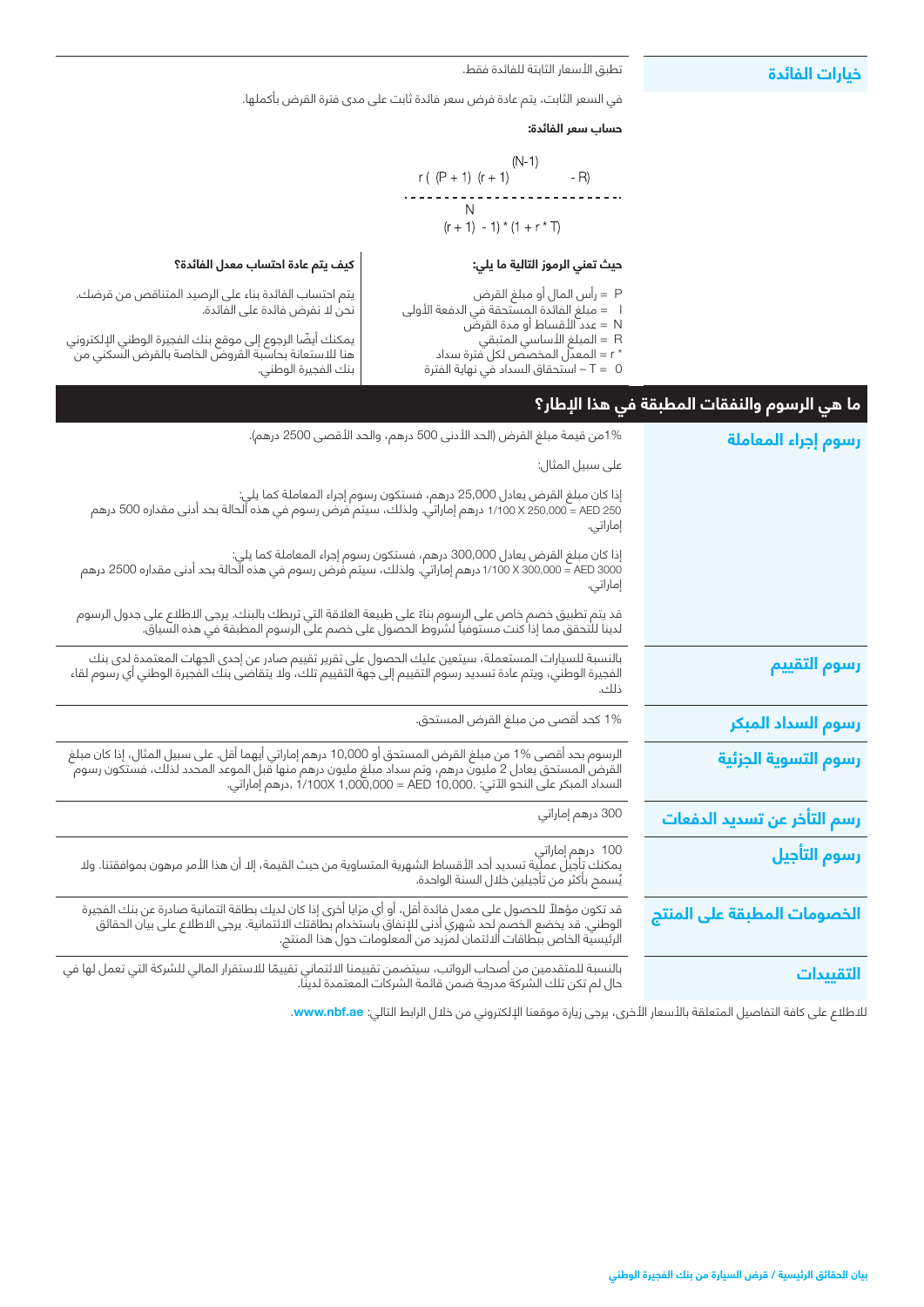## **االلتزامات الرئيسية**

| يتعين عليك تسديد الأقساط الشهرية المتضمنة لأصل الدين وقيمة الفائدة في تاريخ الاستحقاق. ولضمان تسديد الدفعة الشهرية في الوقت المحدد، يرجى التأكد<br>  من أن الحساب المخصص للدفع يحتوي على الرصيد المطلوب في هذا الإطار قبل يوم | $\cdot$ 1 |
|-------------------------------------------------------------------------------------------------------------------------------------------------------------------------------------------------------------------------------|-----------|
| يجب أن ترهن السيارة لصالحنا، وأن يبقى ذلك الرهن سارياً حتى يتم تسديد كامل قيمة القرض.                                                                                                                                         | .2        |
| يتعين عليك دفع كافة الرسوم الحكومية الخاصة بعملية تسجيل السيارة.                                                                                                                                                              | .3        |
| يجب أن تحصل على تأمين شامل لسيارتك.                                                                                                                                                                                           | .4        |
|                                                                                                                                                                                                                               | .5        |
| .<br>في حال تم منح القرض بناء على شرط تحويل الراتب، يتعين عليك إبلاغنا عند انتقالك إلى عمل آخر. كما ينبغي عليك، أيضاً، ضمان استمرار تحويل الراتب إلى بنك<br>الفجيرة الوطني.                                                   | .6        |
| يوجد حد أدنى لمتطلبات الإنفاق باستخدام بطاقتك الائتمانية في حال الحصول على خصم على منتجات متعددة. وقد تُفرض رسوم جزائية في حال عدم الوفاء بحد<br>الإنفاق المطلوب في هذا الشأن                                                 | .7        |
| ينبغي عليك التأكد من أن جميع المعلومات المقدمة في هذا الإطار صحيحة وحديثة.                                                                                                                                                    | .8        |
| يجب عليك الحفاظ على السيارة في حالة جيدة، ودفع جميع تكاليف الصيانة والخدمات ذات الصلة، أو المصاريف الأخرى المتعلقة بالسيارة، وإبلاغنا عن أي ضرر قد<br>يحصل لها، أو أي عطب جسيم قد يلحق بها.                                   | .9        |
| يتعين عليك إخطارنا بأي تغييرات قد تطرأ على دخلك أو ظروفك الشخصية.                                                                                                                                                             | .10       |
| سيكون لقرض السيارة حد معين لا يمكن تجاوزه. ولذلك، فقد يتم رفض أي معاملة تؤدي إلى تجاوز ذلك الحد المتفق عليه، وقد تفرض عليك رسوم لقاء ذلك.                                                                                     | .11       |

| تنبيهات                                                                                                                                                                                                                        |            |
|--------------------------------------------------------------------------------------------------------------------------------------------------------------------------------------------------------------------------------|------------|
| في حال رفض القرض، أو في حال الاستفادة من فترة السماح، فلن يكون هناك استرداد لأيٍّ من رسوم التقييم التي سُدّدت لصالح أي جهة تقييم.                                                                                              |            |
| إذا كان شرط تحويل الراتب مطلوبًا وقائماً، فقد نقوم باقتطاع مكافأة نهاية الخدمة الخاصة بك واستخدامها لتسديد جزء من المبالغ المستحقة. ينبغي عليك الاتصال<br>بنا لاتخاذ التدابير اللازمة حيال عملية انتقالك إلى عمل آخر.          | $\cdot$ .2 |
| في حال تخلفك عن تسديد الدفعات الشهرية، فقد تتعرض لخسارة سيارتك.                                                                                                                                                                | .3         |
| <br>  قد تضطر إلى دفع غرامات في حال الشروع في سداد القرض قبل الوقت المحدد، سواء أكان ذلك بشكل جزئي أم كلي، وذلك في حال اختيارك لخيار معدل الفائدة<br>  الثابت.                                                                 | .4         |
| قد يتعين عليك دفع غرامات في حال التأخر عن السداد، بما في ذلك رسوم السداد المتأخر والفائدة الإضافية                                                                                                                             | .5         |
| إذا ما طرأ انخفاض ما على معدل دخلك، أو في حال انخفاض قيمة السيارة، فهذا لن يُعفيك من تسديد كامل مبلغ القرض المستحق                                                                                                             | .6         |
| قد تحصل على تصنيف سلبي في التقارير الائتمانية في حال التأخير في سداد المستحقات.                                                                                                                                                |            |
| تخضع الشروط والأحكام العامة، الناظمة للخدمات المصرفية الشخصية المقدمة من قبل البنك والواردة ضمن الشروط الخاصة بالمستهلك، للتغيير من وقت<br>  لآخر. وسيحرص البنك على إبلاغ عملائه بأي تغييرات قد تطرأ في هذا الإطار، وذلك من خل | .8         |